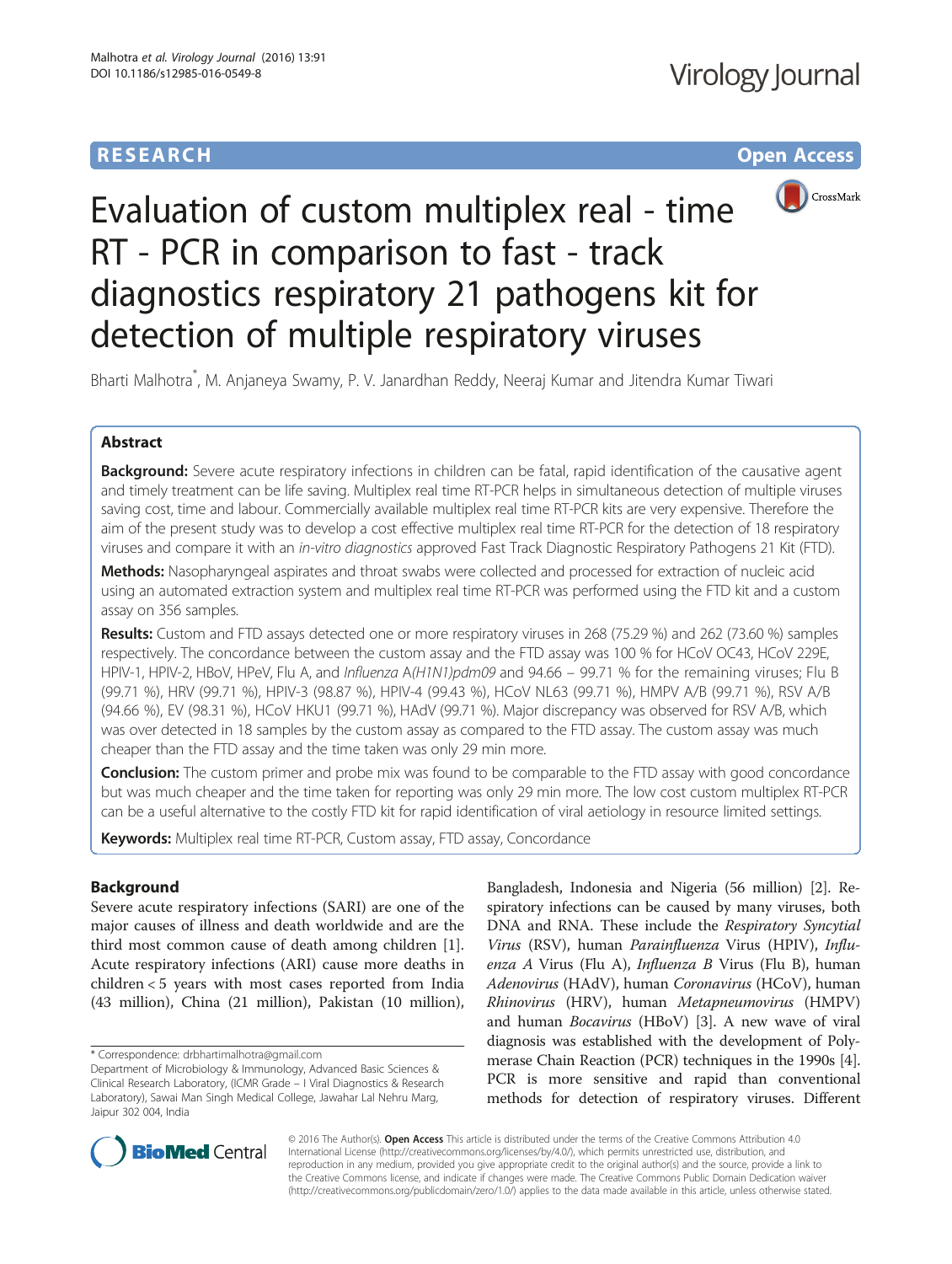respiratory viruses present with similar signs and symptoms and can't be differentiated symptomatically or clinically. Tests capable of rapid simultaneous identification of various viruses at the same time can help expedite initiation of appropriate therapy. Uniplex RT-PCR requires individual amplification of each virus under study which is expensive, time consuming and laborious [\[5](#page-6-0)]. To overcome this, multiplex real-time PCRs targeting the detection of multiple pathogens simultaneously have been developed commercially but they are very expensive. There is a need to develop cheaper systems for rapid simultaneous identification of various viruses. The present study compares custom real-time multiplex PCR primers and probes for the simultaneous detection of 18 respiratory viruses with an in-vitro diagnostics (IVD) approved fast track diagnostics (FTD) kit.

# Methods

### Patient inclusion criteria

Children with SARI, admitted in J. K. Lone Hospital, a pediatric hospital attached to Sawai Man Singh (SMS) Medical College Jaipur were enrolled in the study and tested for respiratory viruses with prior consent of the parent/guardian. Duration of the study was 27 months i.e. between September, 2012 to December, 2014. Children enrolled were  $\leq 5$  years of age, presenting with fever, cough, sore throat, nasal catarrh, shortness of breath, bronchiolitis, pneumonia, and wheezing.

#### Patient exclusion criteria

Samples were not collected from patients with chronic respiratory ailments; non-consenting caregivers, with history of hospitalization in the preceding 14 days, not admitted in hospital and children aged > 5 years.

# Sample collection and transportation

A total of 356 nasopharyngeal aspirate and throat swab samples were collected from patients with SARI by a trained technician using a sterile nylon flocked swab and placed in viral transport medium (VTM), labelled and transported on ice at the earliest to Advanced research lab (ICMR Grade-1 Virology Lab) of SMS Medical college Jaipur for further processing and storage of the samples. The study was approved by the institutional ethics committee.

# Nucleic acid extraction

Viral nucleic acid from samples was extracted using an EasyMAG (Biomeurex) automated extractor according to the manufacturer's instructions. Briefly, the extraction was done from 400 μl homogenised sample which was added to 1500 μl lysis buffer and was incubated for 10 min off board. The samples were loaded into the EasyMAG and 100 μl of magnetic silica was added to each sample and mixed well. Finally, the nucleic acid was eluted in a volume of 110 μl of which 50 μl was used for the FTD assay and 54 μl for the custom assay.

# Multiplex real -time RT-PCR (FTD ASSAY)

The multiplex real-time PCR FTD assay was performed on an ABI 7500 Fast instrument (Life Technologies, USA) as per the manufacturer's instructions using an AgPath-ID ™ One-Step RT-PCR kit (Ambion) with the FTD Respiratory pathogens 21 kit (Fast Track Diagnosis, Luxembourg) for the detection of 18 viruses using five tubes containing primer and probe mix for different viruses; Tube-1 [Influenza A (Flu A), Influenza A subtype H1N1 (Pandemic H1N1), human Rhinovirus (HRV), Influenza B (Flu B)], Tube-2 [human Coronaviruses NL63 (HCoV-NL63), 229E (HCoV 229E), OC43 (HCoV-OC43), and HKU1 (HCoV HKU1)], Tube-3 [human Parainfluenza viruses, 2, 3, and 4 (HPIV- 2, 3 and 4) & IC], Tube-4 [human Parainfluenza viruses-1, Mycoplasma pneumoniae (M.pneu), human Bocavirus (HBoV), human Metapneumovirus (HMPV A/B)] and Tube-5 [Respiratory Syncytial virus (RSVA/B), human Adenovirus (HAdV), Enterovirus (EV), human Parechovirus (HPeV)]. The multiplex real time RT-PCR thermal profile for the FTD kit was as follows; 50 °C for 15 min, 95 °C for 10 min, 40 cycles of 95 °C for 8 s, 60 °C for 34 s, whereas the thermal profile for the custom assay was set at 50 °C for 30 min, 95 °C for 10 min, 45 cycles of 95 °C for 15 s, 55 °C for 30 s.

#### Standardisation of uniplex real-time PCR (Custom assay)

Initial standardisations were done for uniplex real-time PCR using the FTD positive samples as controls. These positive samples included the following viruses namely, HRV, HAdV, Flu A, Pandemic H1N1, Flu B, HPIV-1, HPIV-2, HPIV-3, HPIV-4, RSVA/B, HMPV A/B, HPeV, EV, HCoV-OC43, HCoV-NL63, HCoV 229E, HCoV HKU1, (HBoV). AgPath (Ambion) one step RT-PCR master mix was used for the amplification and detection of viral nucleic acid. Briefly, each reaction was performed in a 20 μl volume which consisted of 12.5 μl of buffer, 1 μl of enzyme, 2 picomoles of each primer (corresponding to each virus), 2 picomoles of probe (corresponding to each virus) (synthesised by Life Technologies) (Table [1\)](#page-2-0), 5 μl of extracted nucleic acid of the positive control/sample and made to a final volume of 20 μl with nuclease free water. The thermal cycling profile for the uniplex RT-PCR was 50 °C for 30 min (1 cycle), 95 °C for 10 min (1 cycle) followed by 90 °C for 15 s and 55 °C for 30 s (45 cycles). Specimens were considered positive when the Ct value was < 35.

# Standardisation of multiplex real-time RT-PCR (Custom assay)

Uniplex PCR was followed by multiplex real-time RT-PCR standardisation. In multiplex PCR, each reaction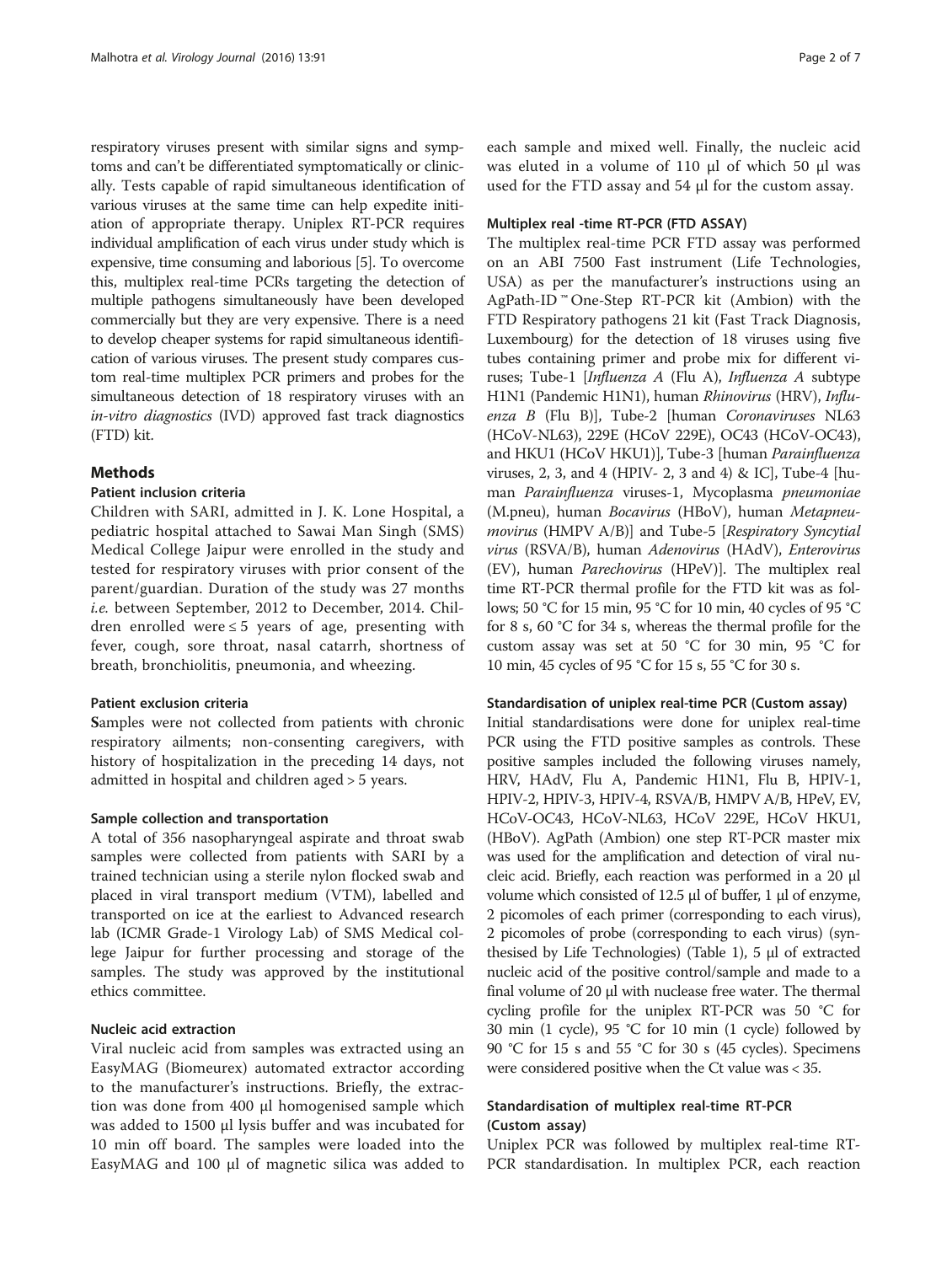<span id="page-2-0"></span>

| Table 1 Custom primers and probes used for the detection of respiratory viruses |  |
|---------------------------------------------------------------------------------|--|
|---------------------------------------------------------------------------------|--|

| <b>VIRUS</b>     | Froward primer (5' - 3')                        | Reverse primer (5' - 3')                                      | Probe $(5' - 3')^d$                               | References                 |
|------------------|-------------------------------------------------|---------------------------------------------------------------|---------------------------------------------------|----------------------------|
| Panel-1          |                                                 |                                                               |                                                   |                            |
| Flu B            | GAGACACAATTGCCTACCTGCTT                         | <b>TICTITCCCACCGAACCAAC</b>                                   | PFAM - AGAAGATGGAGAAGGCA AAG CAGA ACTAGC          | Esposito et al., 2010 [17] |
| HCoV 229E        | CAGTCAAATGGGCTGATGCA                            | AAAGGGCTATAAAGAGAATAAGGTATTCT                                 | <sup>b</sup> VIC – CCCTGACGACCACGTTGTGGTTCA       | Hammit et al., 2011 [6]    |
| HCoV OC43        | CGATGAGGCTATTCCGACTAGGT                         | CCTTCCTGAGCCTTCAATATAGTAACC                                   | <b>SNED-TCCGCCTGGCACGGTACTCCCT</b>                | Hammit et al., 2011 [6]    |
| Panel-2          |                                                 |                                                               |                                                   |                            |
| HPIV-4           | CAGAYAACATCAATCGCCTTACAAA                       | <b>TGTACCTATGACTGCCCCAAARA</b>                                | <sup>a</sup> FAM – CCMATCACAAGCTCAGAAATYCAAAGTCGT | Hammit et al., 2011 [6]    |
| $HPIV-1$         | <b>GTGATTTAAACCCGGTAATTTCTCA</b>                | CCTTGTTCCTGCAGCTATTACAGA                                      | bVIC- ACCTATGACATCAACGAC                          | Hammit et al., 2011 [6]    |
| $HPIV-3$         | CCAGGGATATAYTAYAAAGGCAAAA                       | CCGGGRCACCCAGTTGTG                                            | <sup>C</sup> NED - TGGRTGTTCAAGACCTCCATAYCCGAGAAA | Hammit et al., 2011 [6]    |
| Panel-3          |                                                 |                                                               |                                                   |                            |
|                  | Influenza A(H1N1) pdm09 GTGCTATAAACACCAGCCTYCCA | CGGGATATTCCTTAATCCTGTRGC                                      | <sup>a</sup> FAM - CAGAATATACATCCRGTCACAATTGGARAA | WHO, 2009 [22]             |
| <b>HRV</b>       | TGGACAGGGTGTGAAGAGC                             | CAAAGTAGTCGGTCCCATCC                                          | <sup>b</sup> VIC - TCCTCCGGCCCCTGAATG             | Hammit et al., 2011 [6]    |
| $HPIV-2$         | ATGAAAACCATTTACCTAAGTGATGGA                     | CCTCCYGGTATRGCAGTGACTGAAC                                     | <sup>C</sup> NED - TCAATCGCAAAAGC                 | Hammit et al., 2011 [6]    |
| Panel-4          |                                                 |                                                               |                                                   |                            |
| RSV A/B          | GGAAACATACGTGAACAAGCTTCA                        | RSV-A: CATCGTCTTTTCTAAGACATTGTATTGA                           | <b>PEAM - TGTGTATGTGGAGCCTT</b>                   | Kwofie et al., 2012 [10]   |
|                  |                                                 | RSV-B: TCATCATCTTTTTCTAGAACATTGTACTGA                         |                                                   |                            |
| HCoV NL63        |                                                 | ACGTACTTCTATTATGAAGCATGATATTAA AGCAGATCTAATGTTATACTTAAAACTACG | <sup>b</sup> VIC -ATTGCCAAGGCTCCTAAACGTACAGGTGTT  | Hammit et al., 2011 [6]    |
| <b>HCoV HKU1</b> | AGTTCCCATTGCTTTCGGAGTA                          | CCGGCTGTGTCTATACCAATATCC                                      | <sup>C</sup> NED - CCCCTTCTGAAGCAA                | Cui et al., 2011 [11]      |
| Panel-5          |                                                 |                                                               |                                                   |                            |
| EV               | CCCTGAATGCGGCTAATCC                             | ATTGTCACCATAAGCAGCCA                                          | <sup>a</sup> FAM- AACCGACTACTTTGGGTGTCCGTGTTTC    | Wolffs et al., 2011 [23]   |
| <b>HPeV</b>      | GTAACASWWGCCTCTGGGSCCAAAAG                      | GGCCCCWGRTCAGATCCAYAGT                                        | bVIC- CCTRYGGGTACCTYCWGGGCATCCTTC                 | Nix et al., 2008 [12]      |
| HBoV             | TGCAGACAACGCYTAGTTGTTT                          | CTGTCCCGCCCAAGATACA                                           | FNED - CCAGGATTGGGTGGAACCTGCAAA                   | Sanghvi et al., 2012 [22]  |
| Panel-6          |                                                 |                                                               |                                                   |                            |
| Flu A            | GACCRATCCTGTCACCTCTGAC                          | AGGGCATTYTGGACAAAKCGTCTA                                      | <sup>a</sup> FAM – TGCAGTCCTCGCTCACTGGGCACG       | WHO, 2009 [22]             |
| <b>HAdV</b>      | GCCCCAGTGGTCTTACATGCACATC                       | GCCACGGTGGGGTTTCTAAACTT                                       | <sup>b</sup> VIC - TGCACCAGACCCGGGCTCAGGTACTCCGA  | Hammit et al., 2011 [6]    |
| HMPV A/B         | CATCAGGTAATATCCCACAAAATCAG                      | GTGAATATTAAGGCACCTACACATAATAARA                               | <b>FNED - TCAGCACCAGACACAC</b>                    | Sanghvi et al., 2012 [13]  |

NOTE: The lower limit for the detection of HBoV- 1 DNA copy/ml, HMPV- 30 Rna copies/ml, HPeV- 10<sup>3</sup> (cell culture infective dose) CCID<sub>50</sub> - 10<sup>4</sup> CCID<sub>50</sub>, RSV A/B- 2x10<sup>4</sup>copies/µl, HCoV HKU1- 5x10<sup>3</sup> copies/ml, Flu B- 2 Log<sub>10</sub> (viral particles) VP/ml, and Influenza A(H1N1)pdm09 -  $2\times10^{1}$  to 2×copies/ml

<sup>a</sup>FAM - Detection wavelength - 518 nm; <sup>b</sup>VIC detection wavelength - 554 nm; <sup>c</sup>NED detection wavelength 575 nm<br><sup>d</sup>All the probes were having (non fluorescence quencher) NEO as quencher at <sup>2'</sup> end

 $d$ All the probes were having (non fluorescence quencher) NFQ as quencher at 3' end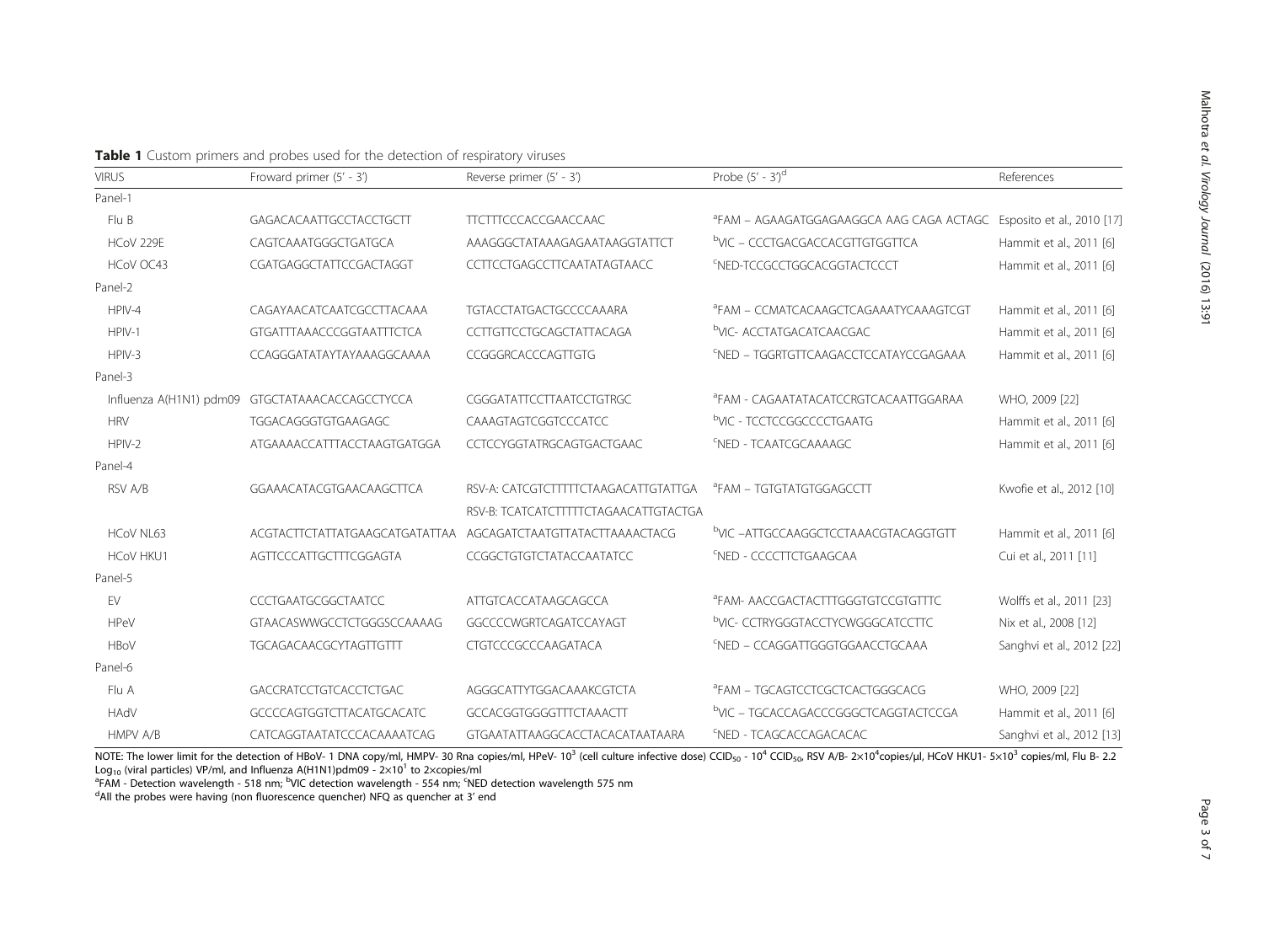was targeted for the simultaneous detection of three different viruses in a single reaction tube. Each reaction mix consisted of respective forward and reverse primers, and probes each labelled with a different fluorescent dye (FAM, VIC and NED) specific to each of the three viruses. Tube-1 [Influenza B (Flu B), human Coronaviruses229E (HCoV 229E), OC43 (HCoV-OC43)], Tube-2 [human *Parainfluenza* viruses, 1, 3, and 4 (HPIV- 1, 3 and 4)], Tube-3 [Influenza A subtype H1N1 (Pandemic H1N1), human Rhinovirus (HRV), human Parainfluenza viruses-1 (HPIV-1)], Tube-4 [Respiratory Syncytial virus (RSVA/B), human Coronaviruses NL63 (HCoV-NL63), HKU1 (HCoV HKU1)], Tube-5 [Enterovirus (EV), human Parechovirus (HPeV), human Bocavirus (HBoV)], Tube-6 [Influenza A (Flu A), human Adenovirus (HAdV), human Metapneumovirus (HMPV A/B)]. FTD positive samples were considered as standard. AgPAth (Ambion) one step RT-PCR master mix was used for the detection of respective viral nucleic acids as mentioned above in a reaction volume of 25 μl but with 9 μl of nucleic acid, 4 picomoles of each primer and 2 picomoles of probe. The thermal profile for the multiplex real-time PCR was as described above. Specimens were considered positive when the Ct value was < 35. After standardisation of multiplex PCR the same protocol was used for screening patient samples. Rnase P was used as an internal control in a separate uniplex RT PCR assay. Samples negative for Rnase P were not included in the study.

#### Results

A total of 356 samples were tested by both assays. Custom and FTD assays detected one or more respiratory viruses in 268 (75.29 %) and 262 (73.60 %) samples respectively (Table 2).

No significant differences were seen in the number of samples positive for each virus by the custom assay as compared to the FTD assay except with RSV A/B which was over detected in 18 samples and one sample being under detected by the custom assay as compared to the FTD assay. Further, to completely assess the results of these 18 discordant RSVA/B samples, testing was repeated using RSV A and RSV B specific primer and probe mix in uniplex real time RT- PCR as published previously [\[6\]](#page-6-0). All 18 samples were found to be positive for RSV B (Table 3).

Table 2 Single and multiple infections detected by custom assay as compared to FTD assay

| Number of viruses detected | Custom assay  | FTD assay     |
|----------------------------|---------------|---------------|
| 0                          | 88 (24.71 %)  | 94 (26.40 %)  |
|                            | 197 (55.33 %) | 203 (57.02 %) |
| 2                          | 65 (18.25 %)  | 55 (15.44 %)  |
| 3                          | $6(1.68\%)$   | $4(1.12\%)$   |

Table 3 Typing results of RSV A & RSV B for samples positive by custom assay

| RSV A | RSV B | RSV A & B (co-infections) | Total |
|-------|-------|---------------------------|-------|
| 0/18  | 18/18 | 0/18                      | 18/18 |

One hundred percent concordance was observed between the custom assay and the FTD assay for eight viruses; HCoV OC43, HCoV 229E, HPIV-1, HPIV-2, HBoV, HPeV, Flu A, and Influenza A(H1N1)pdm09 while it varied from 94.66 to 99.71 % for the remaining ten viruses; Flu B, HRV, HPIV-3, HPIV-4, HCoV NL63, HMPV A/B, RSV A/B, EV, HCoV HKU1, HAdV. (Table 4).

Low concordance was observed between the two assays for RSV A/B (94.66 %) and EV (98.31 %).

The discordant results of the custom assay were seen in 19 co-infection samples, 13 single infection samples and four negative samples as compared to the FTD assay, and the discordance was predominant in the co-infected samples as compared to single infection samples (Table [5](#page-4-0)).

Comparisons between the custom assay and the FTD assay were made based on the different parameters listed in Table [6.](#page-4-0) Most of the findings between the custom assay and the FTD assay were similar except for the cost incurred for screening 18 respiratory viruses. In this regard, the custom assay was found to be more economical than the commercial FTD assay.

**Table 4** Concordance between custom and FTD assay

| Virus                            | $FTD (+)$<br>Custom $(+)$ | FTD (+) Custom | Custom $(-)$ $(+)$ FTD $(-)$ | Concordance<br>between custom<br>assay and FTD<br>assay in % |
|----------------------------------|---------------------------|----------------|------------------------------|--------------------------------------------------------------|
| HCoV OC43                        | $\overline{7}$            | 0              | 0                            | 100.0                                                        |
| HCoV 229E                        | 3                         | $\Omega$       | $\Omega$                     | 100.0                                                        |
| Flu B                            | 12                        | 0              | 1                            | 99.71                                                        |
| HPIV-1                           | 6                         | 0              | $\Omega$                     | 100.0                                                        |
| HPIV-3                           | 22                        | 1              | 3                            | 98.87                                                        |
| HPIV-4                           | 5                         | $\mathbf{1}$   | 1                            | 99.43                                                        |
| HPIV-2                           | 5                         | 0              | $\Omega$                     | 100.0                                                        |
| HCoV NL63                        | $\overline{2}$            | 1              | 0                            | 99.71                                                        |
| <b>HMPV A/B</b>                  | 42                        | 1              | $\Omega$                     | 99.71                                                        |
| RSV A/B                          | 66                        | 1              | 18                           | 94.66                                                        |
| <b>HBoV</b>                      | 16                        | 0              | $\Omega$                     | 100.0                                                        |
| <b>HPeV</b>                      | 1                         | 0              | 0                            | 100.0                                                        |
| <b>HRV</b>                       | 65                        | $\Omega$       | 1                            | 99.71                                                        |
| <b>FV</b>                        | 8                         | $\overline{2}$ | $\overline{4}$               | 98.31                                                        |
| <b>HCoV HKU1</b>                 | $\overline{2}$            | 1              | 0                            | 99.71                                                        |
| <b>NAAH</b>                      | 26                        | 0              | 1                            | 99.71                                                        |
| Flu A                            | $\overline{2}$            | 0              | $\Omega$                     | 100.0                                                        |
| <i>Influenza</i><br>A(H1N1)pdm09 | 27                        | 0              | $\Omega$                     | 100.0                                                        |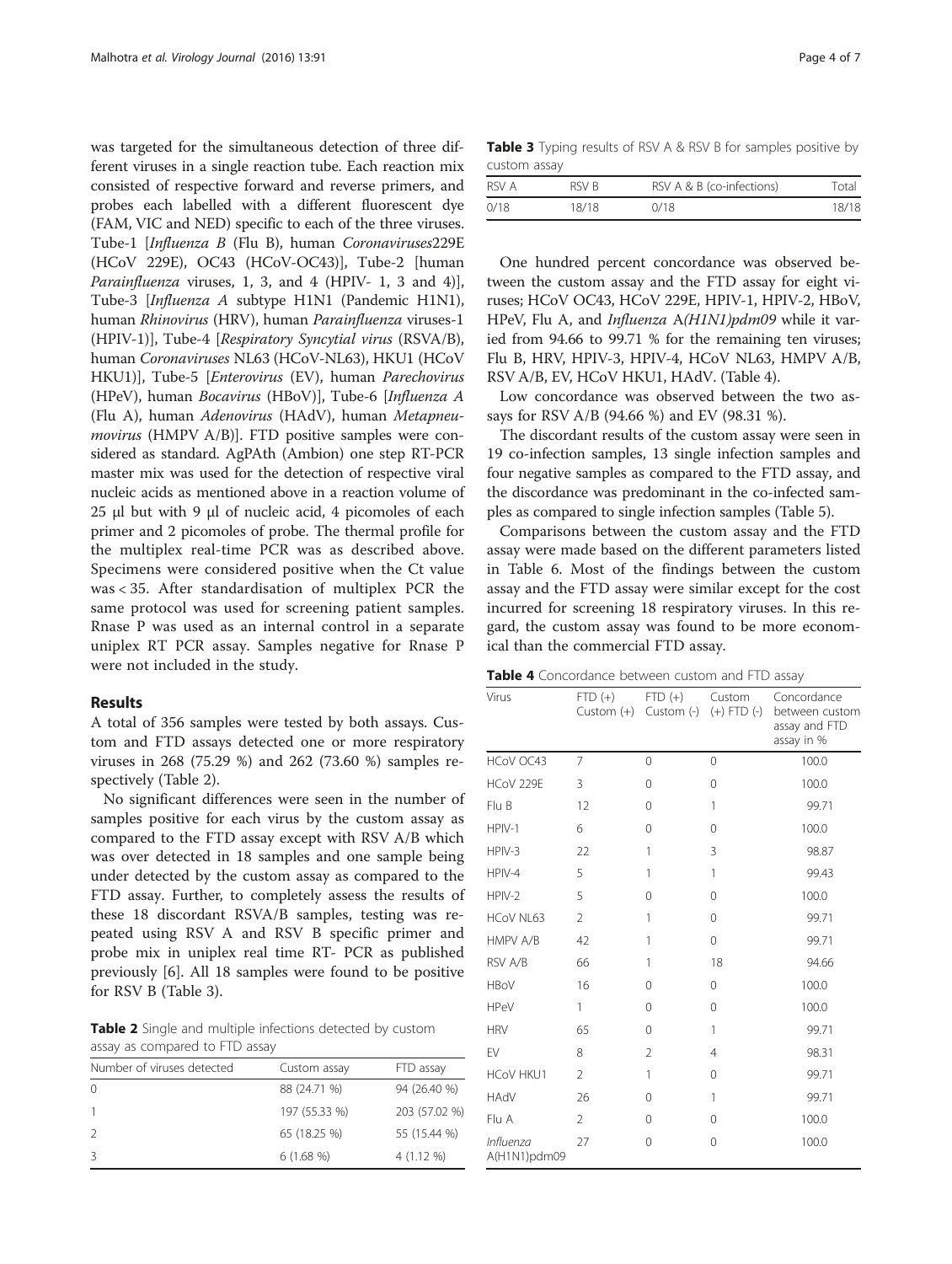| Custom assay                                       | FTD assay                                  | Number of<br>samples |
|----------------------------------------------------|--------------------------------------------|----------------------|
| RSV A/B                                            | <b>NEGATIVE</b>                            | 07                   |
| HBoV + RSV A/B                                     | <b>HBoV</b>                                | O <sub>2</sub>       |
| HRV + RSVA/B                                       | <b>HRV</b>                                 | O <sub>2</sub>       |
| $EV + RSV A/B$                                     | <b>FV</b>                                  | 01                   |
| $HMPVA/B + RSV A/B + Flu B$                        | $HMPVA/B + Flu B$                          | 01                   |
| Influenza A(H1N1)pdm09 +<br>RSVA/B + HBoV          | Influenza $A(H1N1)$ pdm09 +<br><b>HBoV</b> | 01                   |
| HMPVA/B + RSV A/B                                  | <b>HMPVA/B</b>                             | 01                   |
| $Flu B + RSV A/B$                                  | Flu B                                      | 01                   |
| HPIV-3 + RSV A/B                                   | $HPIV-3$                                   | 01                   |
| HPIV-3 + HRV                                       | <b>HRV</b>                                 | 01                   |
| HBoV + HPIV-3                                      | <b>HBOV</b>                                | 01                   |
| <sup>a</sup> HPIV-4 + HRV                          | $^{\circ}$ HPIV-3 + HRV                    | 01                   |
| EV                                                 | <b>NEGATIVE</b>                            | O <sub>2</sub>       |
| NEGATIVE                                           | EV                                         | 01                   |
| <b>HBoV</b>                                        | $HBox + FV$                                | 01                   |
| HCoV OC43                                          | HCoV OC43+ HCoV HKU1                       | 01                   |
| HRV + HAdV                                         | <b>HRV</b>                                 | 01                   |
| HPIV-2 + Flu B                                     | HPIV-2                                     | 01                   |
| HPIV-3                                             | <b>NFGATIVE</b>                            | 01                   |
| NEGATIVE                                           | HPIV-4                                     | 01                   |
| <b>NEGATIVE</b>                                    | HCoV NL63                                  | 01                   |
| HPIV-3                                             | $HPIV-3 + HMPVA/B$                         | 01                   |
| Influenza A(H1N1)pdm09 + EV Influenza A(H1N1)pdm09 |                                            | 01                   |
| HRV + RSVA/B                                       | <b>HRV</b>                                 | 01                   |
| NEGATIVE                                           | RSV A/B                                    | 01                   |
| $HRV + EV$                                         | <b>HRV</b>                                 | 01                   |
|                                                    |                                            |                      |

<span id="page-4-0"></span>Table 5 Discordant results of custom and FTD assays

<sup>a</sup>This sample is counted as variation of co-infection on both the sides

# **Discussion**

The present study was performed to compare a custom multiplex assay and an FTD multiplex assay by testing of 356 respiratory samples obtained from children with SARI admitted in J K lone paediatric hospital Jaipur.

In the present study, the concordance between the custom assay and the FTD assay was found to be 100 % for Flu A, Influenza A(H1N1) pdm09, HCoV OC43, HCoV 229E, HPIV-1, HPIV-2, HBoV, and HPeV. Similarly Chen et al., [[7](#page-6-0)] reported a concordance of 99.60 % for Flu A and Influenza A(H1N1) pdm09 when comparing a multiplex PCR assay with a uniplex assay.

The concordance between the two assays varied from 94.66 to 99.71 % for the remaining ten viruses; Flu B (99.71 %), HPIV-3 (99.71 %), HPIV-4 (99.43 %), HCoV NL63 (99.71 %), HMPV A/B (99.71 %), RSV A/B (94.66 %), HCoV HKU1 (99.71 %), HAdV (99.71 %), HRV (99.71 %), EV (98.31 %). Similar findings have been observed in

| Table 6 Comparison of custom and FTD assay in regard to |  |  |  |  |
|---------------------------------------------------------|--|--|--|--|
| sample testing                                          |  |  |  |  |

|                                     | Custom assay                           | FTD assay                              |
|-------------------------------------|----------------------------------------|----------------------------------------|
| Viral Pathogens                     | Flu A, <i>Influenza</i>                | Flu A, <i>Influenza</i>                |
|                                     | A(H1N1)pdm09,<br>Flu B                 | A(H1N1)pdm09,<br>Flu B                 |
|                                     | HPIV - 1, 2, 3, 4                      | HPIV - 1, 2, 3, 4                      |
|                                     | HCoV OC43, 229E,<br>NL63,              | <b>HCoV OC43, 229E,</b><br>NL63,       |
|                                     | HKU1,                                  | HKU1,                                  |
|                                     | RSV A/B                                | RSV A/B                                |
|                                     | <b>HMPV A/B</b>                        | <b>HMPV A/B</b>                        |
|                                     | EV                                     | EV                                     |
|                                     | <b>HPeV</b>                            | <b>HPeV</b>                            |
|                                     | <b>HRV</b>                             | <b>HRV</b>                             |
|                                     | HAdV                                   | HAdV                                   |
|                                     | <b>HBoV</b>                            | <b>HBoV</b>                            |
|                                     |                                        | M. pneu                                |
| Sample volume                       | $200 \mu$                              | $200 \mu$                              |
| Elution volume                      | 55 µl                                  | 55 µl                                  |
| PCR volume                          | $25 \mu$                               | $25 \mu$                               |
| Principle of detection              | Fluroscence probe<br>based             | Fluroscence probe<br>based             |
| Hands on time                       | 50 min                                 | 50 min                                 |
| Time to result                      | 3.5h                                   | 3.01h                                  |
| Total cost per sample               | <b>INR 1500</b>                        | <b>INR 4300</b>                        |
| Ease of Handling                    | $+$                                    | $+$                                    |
| Equipment                           | NucliSENS EasyMAG,<br>ABI 7500 DX Fast | NucliSENS EasyMAG,<br>ABI 7500 DX Fast |
| No. of PCR tubes used<br>per sample | 6                                      | 5                                      |
| Primers & probes                    | Custom assay (ABI)                     | <b>FTD</b>                             |
| Number of targets/tube              | 3                                      | 4                                      |
| PCR reaction volumes                |                                        |                                        |
| 2X RT-PCR buffer                    | 12.5 $\mu$                             | 12.5 µl                                |
| 25X RT-PCR enzyme                   | $1.0 \mu$                              | $1.0 \mu$                              |
| Primer probe mix/tube               | $1.8$ µ                                | 1.5 µl                                 |
| Nucleic acid                        | 9 µl                                   | $10 \mu$                               |
| Nuclease free water                 | $0.7$ µl                               |                                        |

earlier studies for Flu B (98.25 to 99.42 %), HPIV-3 (96.53 to 99.30 %), HPIV-4 (97.10 %), HCoV NL63 (95.95 to 100.0 %), HMPV A/B (99.65 to 100.0 %), RSV A/B (93.06 to 98.60 %), HCoV HKU1 (98.84 to 100.0 %), HAdV (97.20 to 100.0 %) [[8, 9\]](#page-6-0). Concordance for EV in the present study was different from an earlier study (93.00 %) [[8\]](#page-6-0). The difference in concordance obtained in different studies may be due to the different primer binding regions or may be due to different methodologies employed by various studies. The number of samples positive for HCoV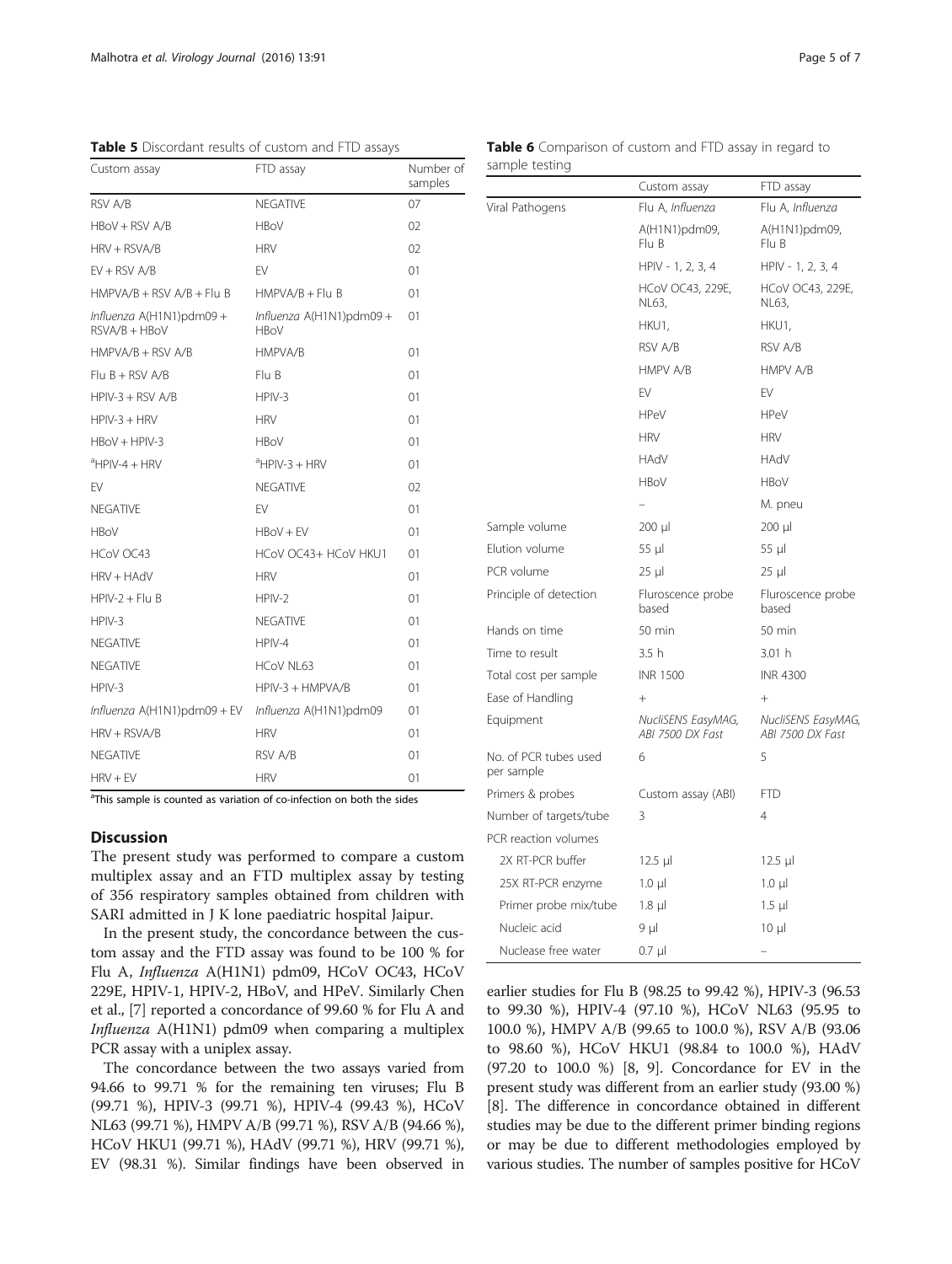229E, HPIV-4, HPIV-2, HCoV NL63, HPeV, HCoV HKU1, Flu A, were ≤ 5 in the present study. Studies based on larger numbers of samples are required to assess the concordance of these viruses more thoroughly.

The limit of detection for some of the viruses in the custom assay (Table 7) ranged from 1 DNA copy/ml to  $2\times10^4$  copies/ml [\[7](#page-6-0), [10](#page-6-0)–[14](#page-6-0)]. The detection limit of the FTD assay for different viruses was  $10^2$  copies/ml for FluA, HPIV-2, HMPV and HCoV OC43;  $10^3$  copies/ml for FluB, HCoV HKU1, HPIV-1, HBoV, HPIV-3, HCoV NL63, RSV, HAdV, EV, and HPeV; and  $10<sup>4</sup>$  copies/ml for HRV, HCoV 229E and HPIV-4 [[15\]](#page-6-0).

In the present study RSV A/B was the most predominant virus detected by both the custom and FTD assays with positivity in 84 (23.60 %) and 67 (18.82 %) samples respectively and concordance of 94.66 %. This finding is different when compared with other studies [[8, 16](#page-6-0)] where comparisons were made between multiplex PCRs in which RSV was the second most predominant virus detected [\[16](#page-6-0)].

The custom primer and probes used for Influenza A(H1N1) pdm09, RSV A/B, Flu B, HMPV A/B, HBoV, HRV, HPIV-1-4, HAdV and HCoVs showed a positivity of 7.58, 23.60, 3.65, 11.80, 4.49, 18.54, 11.79, 7.58 and 3.93 % respectively for each virus in the present study in comparison to a positivity of  $18.39 \%$  [[7\]](#page-6-0),  $14.1 \%$  [\[10](#page-6-0)], 13.3 % [\[17](#page-6-0)], 2.9 % [\[13](#page-6-0)], 0.5–4.5 % [\[13, 18, 19\]](#page-6-0), 20.78 % [[6\]](#page-6-0), 8.62 % [\[6](#page-6-0)], 3.5 % [[20](#page-6-0)], and 4.70 % [\[6](#page-6-0)] respectively in earlier studies where the same primer and probes were used. HBoV was mostly associated with co-infections in the present study in both assays. This is consistent with an earlier study [\[16\]](#page-6-0)

The major discrepancy in the present study was found with RSV A/B. The discrepancy in 18 samples which were over detected by the custom assay was resolved by RSV A and RSV B typing. The RSV typing results for the discrepant samples showed that all 18 samples were RSV B. Further all samples positive for RSV A/B by the FTD assay were also subjected to RSV typing which indicated RSV A in 13 (19.40 %) samples, RSV B in 50

Table 7 Detection limits of different respiratory viruses by custom assay and FTD kit

|                  | Name of the virus Custom assay detection limit                     | FTD assay detection<br>limit |
|------------------|--------------------------------------------------------------------|------------------------------|
| <b>HBoV</b>      | 1 DNA copy/ml [13]                                                 | $103$ copies/ml              |
| <b>HMPV</b>      | 30 RNA copies/ml [13]                                              | $102$ copies/ml              |
| <b>HPeV</b>      | $10^3$ CCID <sub>50</sub> - $10^4$ (CCID <sub>50</sub> [12]        | $103$ copies/ml              |
| RSV A/B          | $2 \times 10^4$ copies/ml [10]                                     | $103$ copies/ml              |
| <b>HCoV HKU1</b> | $5 \times 10^3$ copies/ml [11]                                     | $103$ copies/ml              |
| Flu B            | 2.2 Log <sub>10</sub> VP/ml [14]                                   | $103$ copies/ml              |
| pdm09            | Influenza A(H1N1) $2 \times 10^1$ to $2 \times 10^2$ copies/ml [7] | $103$ copies/ml              |

(74.63 %) samples and RSV A & RSV B dual infections in 4 (5.97 %) samples

During the process of standardisation of the custom assay 3 μl of viral nucleic acid (positive control) was used for each virus including 4 picomoles of primers and 2 picomoles of probes. Each panel consisted of 3 viruses. In total 9 μl of viral nucleic acid was used for each panel. While the FTD assay used 10ul of nucleic acid in each tube with primers and probes for 4 viruses, the concentration of primer and probe was not disclosed by FTD. In total 4 μl more of viral nucleic acid was used in the custom assay compared to the FTD assay which may have increased the sensitivity/detection of different viruses in the custom assay.

Initially during the process of standardisation of the custom assay, different primer and probe concentrations were tried and the PCR was run for 45 cycles as per the protocol followed by various authors. Although data was analysed using PCRs run for 35 and 40 cycles, best results were achieved using a Ct value of 35 for both the FTD assay and the custom assay. Accordingly, a Ct value of <35 was considered as positive for both assays as per the FTD kit. With the custom assay being run for 40 cycles this reduces the custom assay run time by 8 min, thereby making it only 21 min longer than the FTD assay.

Comparisons were made between various aspects of the custom and the FTD assays (Table [6](#page-4-0)). No major differences were observed between the two assays except in the cost incurred for both assays. Similar comparisons were also done in an earlier study [\[21\]](#page-6-0) where three multiplex PCRs were compared. The turn-around time of the custom assay was 29 min more as compared to the FTD assay. But both the assays reported the results on the same day. The excess time of 29 min taken by the custom assay as compared to the FTD assay may not greatly interfere with the treatment process. However, the custom assay was much more economical costing INR 1500/- per sample for screening 18 respiratory viruses compared to the commercial FTD assay which was expensive costing INR 4300/- per sample. This assay may prove to be highly cost effective in resource limited settings like ours. However the limitation of our study was that some of the viruses showed low positivity as a result it is difficult to assess the concordance accurately. Larger numbers of positive samples need to be tested to evaluate the concordance of these less prevalent viruses.

# Conclusion

This study reported a high prevalence of respiratory viruses in children ≤ 5 years using a custom assay and an FTD assay. Good concordance was observed for all the viruses between both assays except for RSVA/B. However larger numbers of positive samples need to be tested for thorough evaluation of less prevalent viruses.